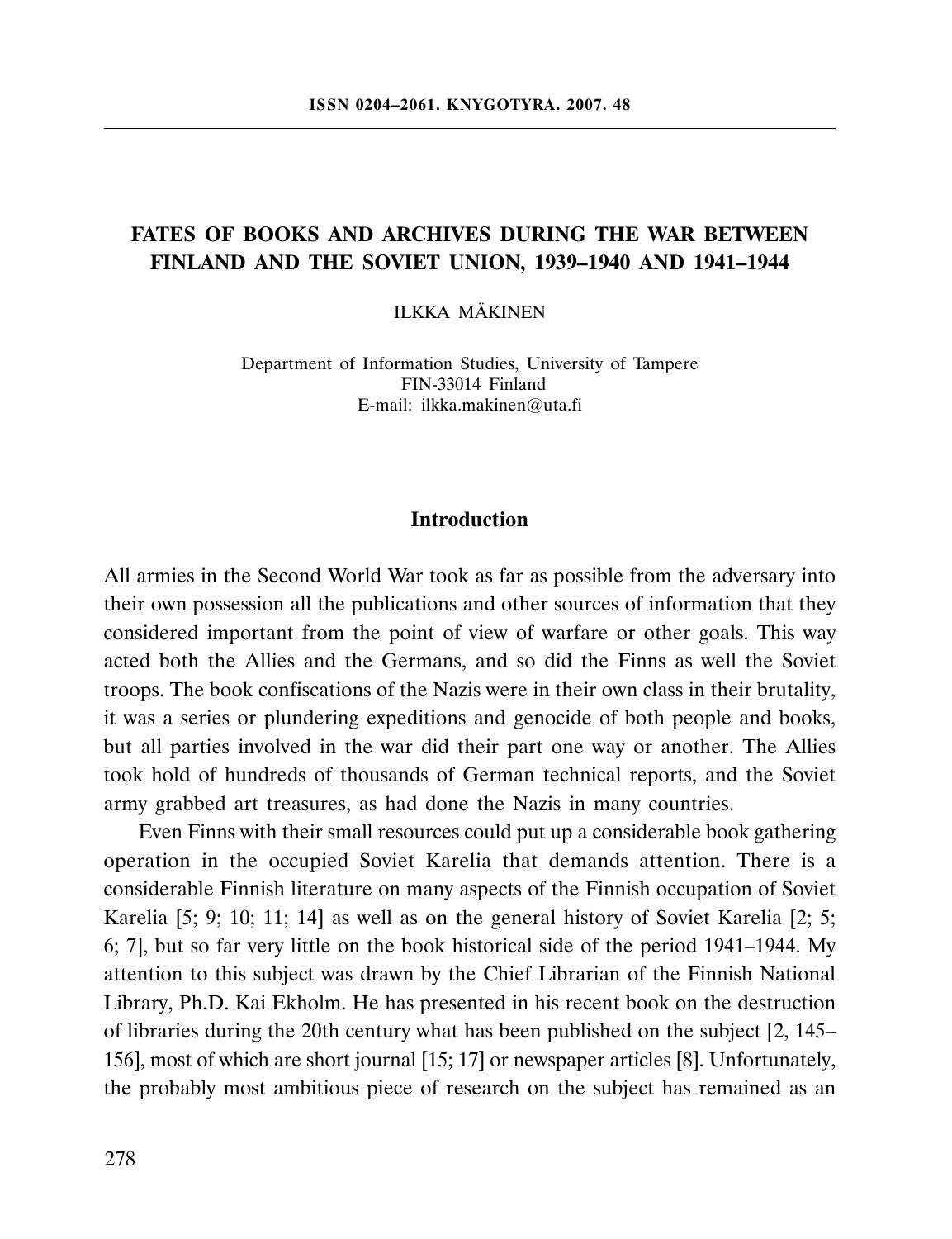unpublished manuscript [16] and has not, despite efforts, come into my hands. There is a considerable amount of archival material on the subject in both the Finnish War Archives and the National Library of Finland. In the present paper I am going to reconstruct the general outlines of the phenomenon, but will not go into details. That is why I omit the references to the archival sources, which are all in Finnish. My long-term aim is to write a thorough study on the subject, but it will have to wait for some time.

## The restored areas

There was, of course, book traffic in both directions during the changing fortunes of the war. As a result of the Winter War (November 1939-March 1940) the Soviet authorities got lots of Finnish literary and archival material in their hands, because after the cease-fire in March 1940 Finns had to retreat hurriedly from the Finnish areas that were not invaded by the Soviet troops, but which were in the Peace Treaty doomed to stay in the possession of the Soviet Union. The city library of Viipuri (Vyborg in Russian), the master piece of Alvar Aalto's architecture, was left almost intact in the hands of the Soviet forces. During the Interwar period from 1940 till 1941 Soviet authorities strove to model the library according to their own ideology and library practices, but they did not throw away the majority of the Finnish books. Some of the material was transported further in the Soviet Union, even to Soviet Karelia's capital Petrozavodsk – Viipuri and the whole region was joined administratively to the Karelo-Finnish SSR. Books from private homes were collected by the Soviet authorities and ordinary Soviet citizens were forbidden to acquaint themselves with the Finnish books [1].

When the hostilities were resumed in July 1941, the areas lost as result of the Winter War were reintegrated into the Finnish territory. Naturally the Finns took possession of books and other material that was found in the reintegrated areas.

The books from Finnish libraries and private homes were returned as much as possible to their owners. In Viipuri (Vyborg), where tens of thousands of books gathered by the Soviet authorities were found in one of the towers of the city wall, a number of book exhibitions were organized in order to give people a chance to identify their own books. Books with the name of the owner were returned directly to their owners, if possible. There was a special library office in the local military headquarters of Viipuri to take care of the reinstatement of library and book matters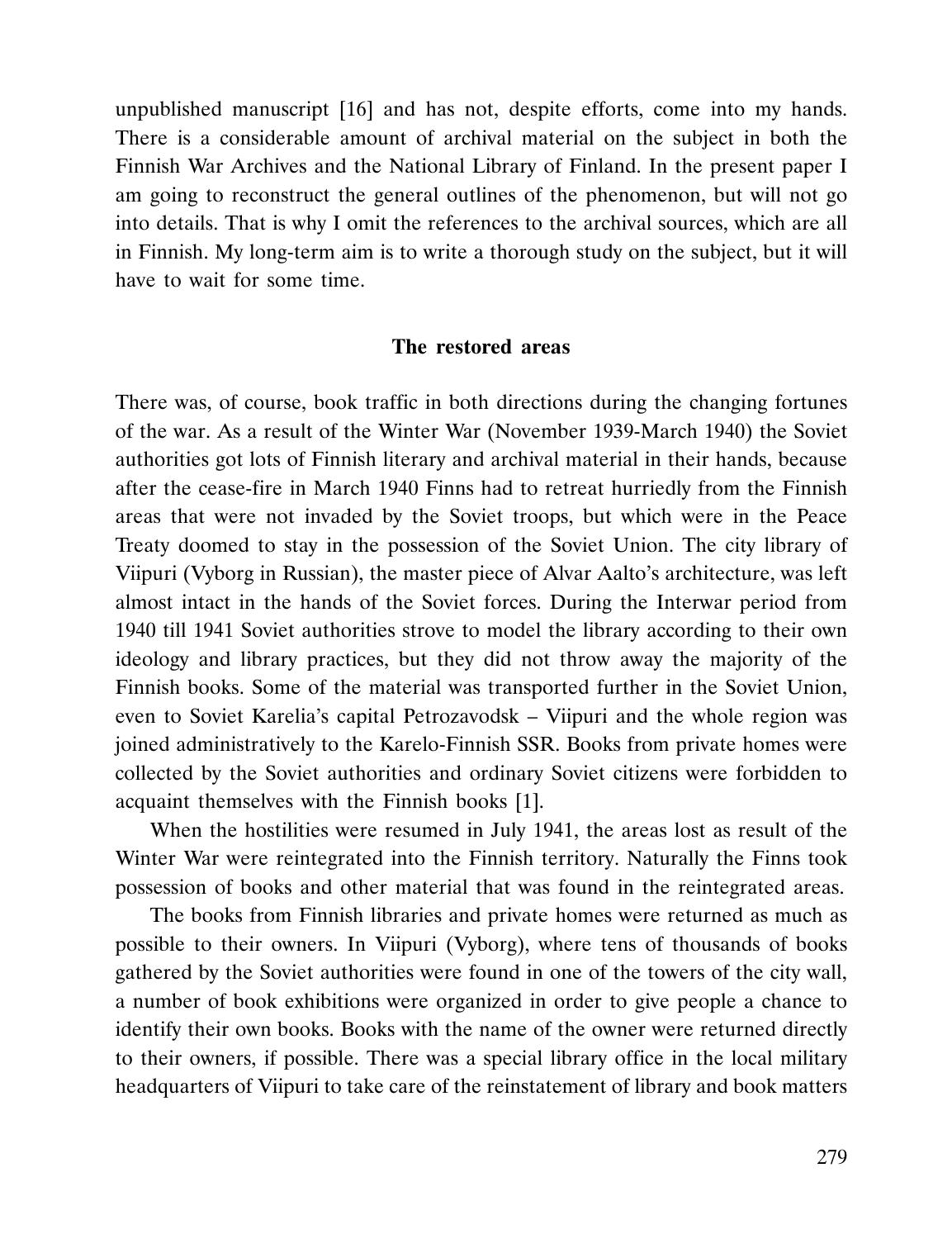in Viipuri. In the beginning of the year 1943 the library office was terminated and the library matters were transferred to a board composed of civilian authorities with representatives from the Helsinki University Library (the National Library) and the State Library Bureau. The aim was to relaunch the activities of Viipuri City Library and other libraries in the restored area. There was a plan to make the City Library the first regional library in Finland in order to give it resources to support the rural libraries in the Karelian Isthmus that had suffered more from the Winter War and the Interwar period.

While the fighting went on in the former Finnish territories and the Finnish troops came into contact with literary material left by the Soviet troops, the Finnish military intelligence took hold of all books and publications that were considered useful for the conduct of war; there was lots of other booty as well. Books were captured in fighting situations but as well when the conquered areas were inspected afterwards.

There was an envoyé officer, captain Hirvonen, who was sent by the chief of the Central Library of the Finnish Army, Emerik Olsoni, to inspect the libraries of Viipuri and the Karelian Isthmus as soon as the areas fell into the hands of the Finnish troops. Captain Hirvonen found libraries of the Soviet troops in garrisons and officer clubs and inspected them in order to find books useful for the warfare. Similar expeditions were conducted further north in the areas around Ladoga See. It was important for the intelligence point of view to do inspection as soon as possible, because the ordinary soldiers took books often as trophies or left them without shelter or even used them to light a fire.

In the same way it was natural that the material captured from the Soviet naval base of Hanko that was leased to the Soviet Union after the Winter War was taken into possession by the Finns. The Soviet troops left the base in the winter of 1941.

## Soviet or East Karelia

When we shift our attention to the similar activities of the Finnish troops in Soviet or East Karelia, it is an ethically and juridically different situation. When the Finnish troops crossed the so-called old border and conquered large areas in the Soviet Union they entered a land that had never been part of Finland, it was a purely conquered land where the international laws of warfare agreed in 1907 in the Hague should have been applied fully. Finland had accepted the laws in 1924. E.g.,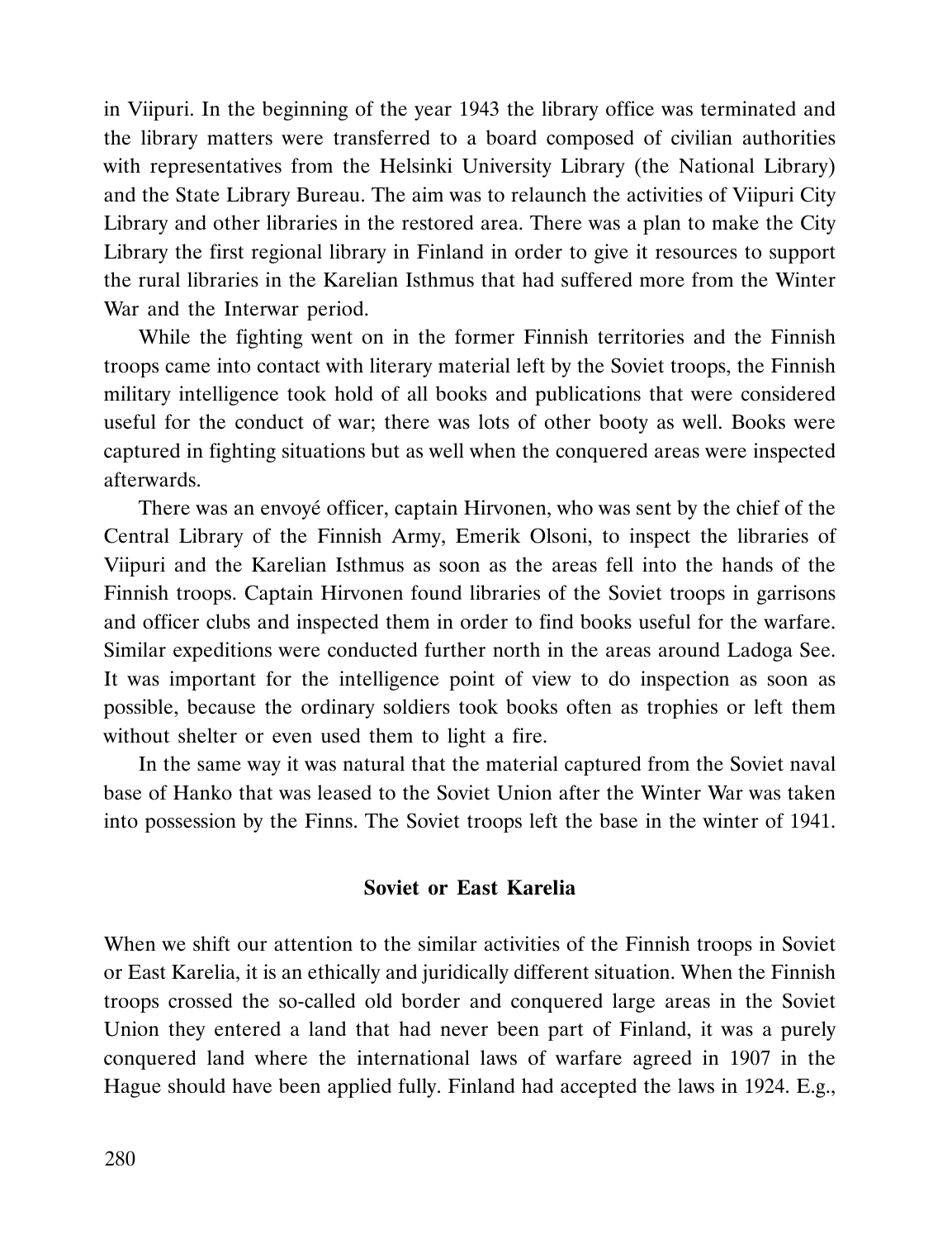the confiscation of private property was forbidden. The property of municipalities and institutions of religion and philanthropy, as well as of education, art and scholarship was considered equal with private property, even if these institutions were owned by the state. As usual these kinds of norms and principles could not be maintained in the reality, sometimes there was not even an effort to do so. On the other hand, the material taken by the Finnish forces was to a large extent abandoned by the Soviet authorities that had fled before the Finnish troops arrived.

The Finns had various interests what to do with the material captured in the conquered areas. Part was clearly useful for warfare. That was taken into the hands of the Finnish military intelligence. E.g., military regulations, technical descriptions of weapons etc. were inspected and the most important were translated into Finnish. Intelligence officers or other informed officers picked publications of this sort from the shelves of libraries. The most valuable material was sent to the Intelligence Section of the Headquarters to be analyzed there. The purposes of intelligence were served even by purely public materials that could reveal important information of the war potential and pscyhological climate of the adversary. The use of the material extended, however, to more long-term goals and general scholarly interests as well. During the first years of the war the permanent annexation of East Karelia was the general goal of the Finnish authorities. This goal affected even how the war booty was managed. If the area had stayed permanently annexed to Finland, the communist administration and its structures would have been dismantled and something else would have been constructed in its stead. This potential future influenced planning the use of war booty, even of books.

The administration of the conquered East Karelia was taken care of by a special organ, the Military Administrative Headquarter of East Karelia (in Finnish: Itä-Karjalan Sotilashallintoesikunta, acronym ItäKarSE). The ItäKarSE had its own "administrative-economic intelligence section". One of its chief functions was to take into possession, preserve and utilize libraries and archives found in the region. These operations had a military goal, not just general confiscation of libraries and archives. Even if there was a considerable number of Soviet inhabitants left in the area, the Soviet civil or military authorities did not stay and wait for the Finnish troops to arrive but fled and took with them as much material as possible and, in any case, their personal knowledge of the region and its administration. The Finns had to reconstruct piece by piece a picture of the area, its population and circumstances, beginning with simple facts, such as the normal time when the snows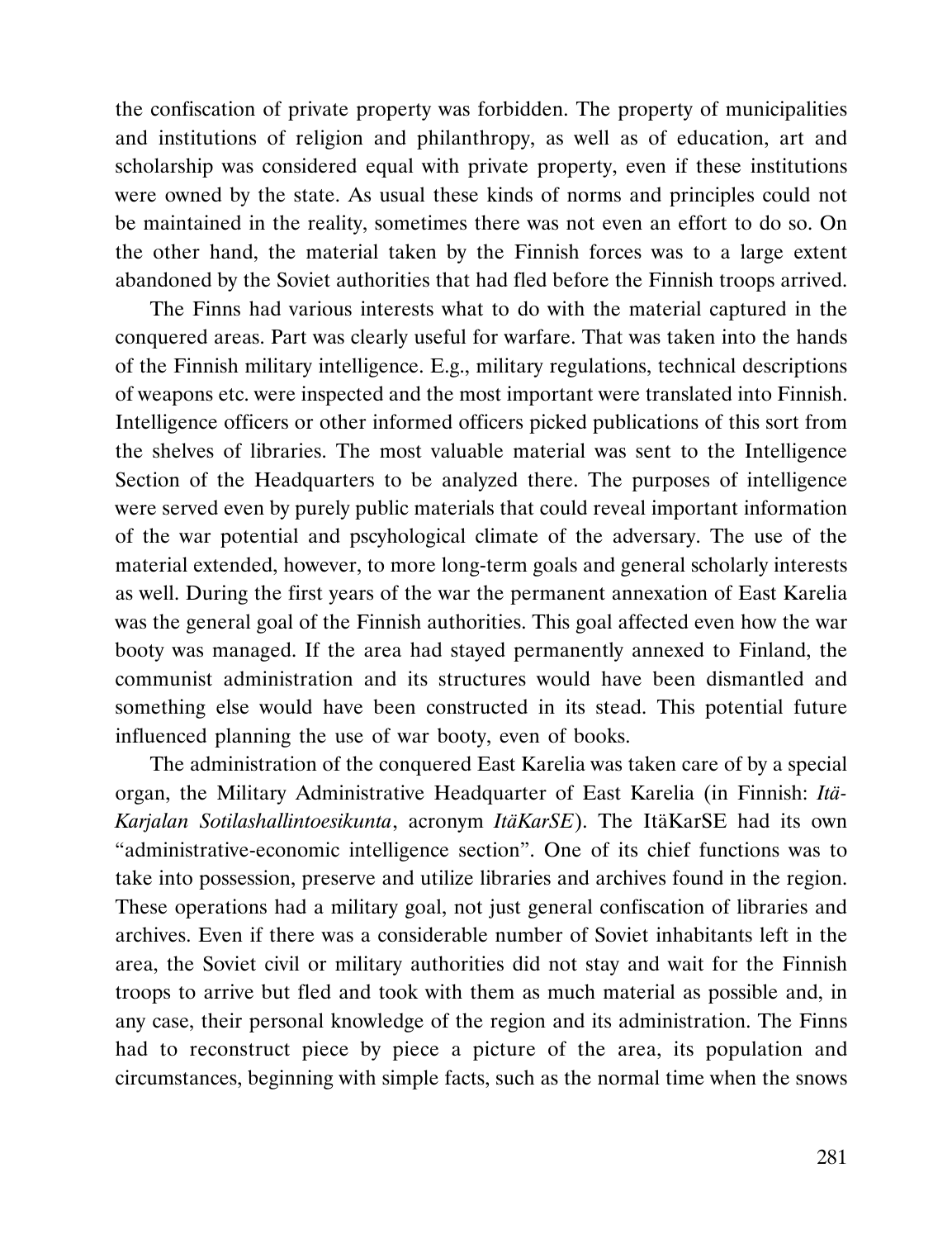melt in the region. That is why Soviet publications and archives were considered useful and worth preserving and legitimate part of the war booty. Even books left by private persons who had fled were taken into custody. From private homes were even removed all publications that were considered anti-Finnish or communist. These concepts could be stretched rather far.

 A special character to the Finnish occupation of East Karelia was given by the fact that there were numerous representatives of the "Academic Karelian Society" (Akateeminen Karjala-Seura) among the officials of the Military Administrative Headquarter of East Karelia [11, 88–91]. This society, where a large share of the Finnish male academic youth belonged since the 1920s, cherished the special cultural ties between Finland and East Karelia (and other areas inhabited by Finns or their near linguistic relatives), and its long-term goal was to annex this part of the Russia or Soviet Union. It was a very powerful organization and many influential men were its former or present members. It had a deep ideological grip of its members. It was not a Fascist organization, even if some of its members were sympathetic towards right wing radicals, even the Nazis. The members of the Society had a long time studied the culture and circumstances of East Karelia, which made it rational to use their expertise in the administration of the region. On the other hand their attitudes were nationalistically coloured according to the ideological goals of the Academic Karelian Society.

One of the most doubtful actions of the Finns in East Karelia was the separation of the so-called national, i.e., Karelian and Finnish, inhabitants on one hand, and the Russians on the other from each other. The "non-national" persons were put into concentration camps and were given during the first half of the occupation period rather more disfavourable conditions than the national element, the Karelian and the Finnish. There were thousands of people with Finnish origins in East Karelia, part of them Finnish communists that had fled from Finland after the Civil War, part of them Finnish-American or Finnish-Canadian emigrants who had been invited by the Soviet government to help building the Socialist country. Many of the emigrants had perished in Stalin's purges, but there were many left. It was thought that when the peace would come the Russian population of East Karelia would be transferred to what would be left of the Soviet Russia after the victory of the Germans. That is why the camps where the Russians were held were renamed into "transfer" or "relocation camps". There clearly was no intention to destroy the Russian population, although during the year 1942 when there was a severe lack of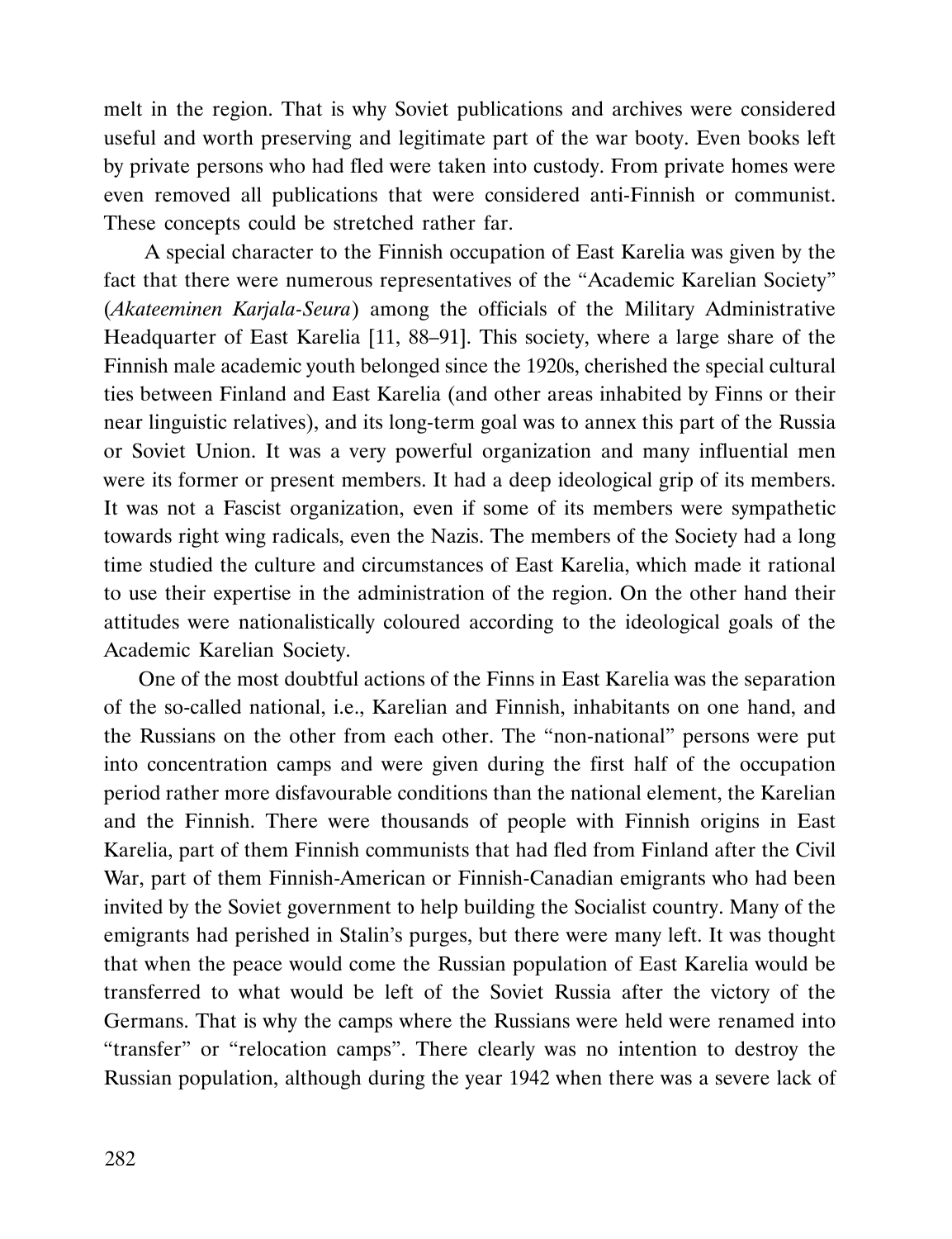food in Finland, the people in the concentration camps suffered more than the others. After that the circumstances of the Russian population were ameliorated. Until the beginning of 1943 the annexation of East Karelia was a self-evident goal and it gave the context to the planning of future. After Stalingrad talks about the annexation of East Karelia were officially discouraged.

### Confiscation and preservation

According to the instruction given by the commander of the Military Administrative Headquarter of East Karelia, general V.A. Kotilainen in September 9, 1942, "the material bearing the Russian and Soviet signs should be removed from the hands of the public and prevent it from being distributed into Finland". All books, maps, pictures, posters etc. printed in the Soviet Union should be taken into custody. The decree was so severe that it had to be almost immediately relaxed, and it was allowed that the public may keep personal photographs, Finnish-language, purely artistic and educational printed matters, newspapers used as wallpaper etc.

Propaganda and intelligence officers collected material that was concentrated in the building of the University of Petrozavodsk (in Finnish Petroskoi), the capital of Soviet Karelia. The city was renamed as Äänislinna (or City of Onega Lake). The chief of the Intelligence Section of the Military Administrative Headquarter of East Karelia (Itä-Karjalan Sotilashallintoesikunnan Tiedusteluosasto, ItäKarSE Tied.os.), captain Reino Castrén, was one of the many officers in the Headquarter with a background in the Academic Karelien Society. He had, e.g., published before the war an article describing the population of East Karelia [3]. He sketched in a memorandum dated March 3, 1942 (now in the Finnish War Archives), how the material gathered would be used in a shorter and in a longer perspective. Castrén stressed the importance of the literary and archival material "in the situation when the Finnish authorities and scholars start to integrate East Karelia into their sphere of knowledge". The primary use of the material was in any case militarily and adminsitratively determined, only secondary role could be given to the scholarly and library interests. Castrén discussed, whether the material should be 1) distributed among the various authorities, 2) placed into Finnish general libraries and archives or 3) concentrated in one place in Helsinki or Petrozavodsk (Äänislinna). He considered the last option as the best: a "Central Library and Archive for East Karelia" should be established, preferably in Petrozavodsk. But there would be left enough of the copies of publications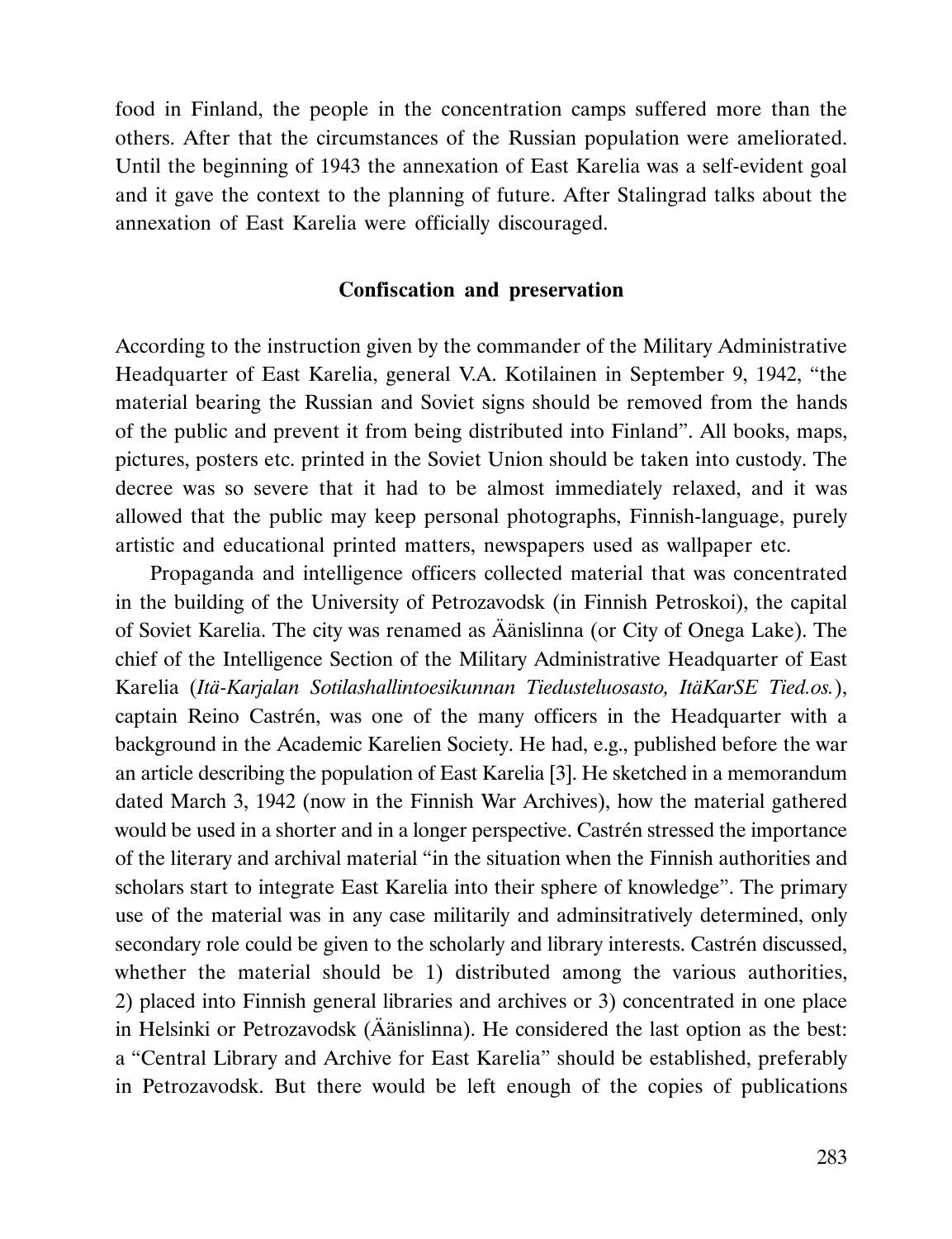collected to be sent to the Finnish libraries as well, the first among them being the Helsinki University Library, the Finnish National Library.

The military administration of East Karelia was organized in summer 1942 so that military and civilian functions were separated more or less from each other. For that reason the huge mass of books and archives collected in Petrozavodsk was in July 1942 named the "War Booty Archives of East Karelia" (a more exact but cumbersome translation might be "the archives of material captured from the enemy in East Karelia") with military official Pentti Renvall, PhD in history in civilian life, as its chief. The functions of the institution remained the same as before. From the beginning of 1942 until summer of 1944 the institution functioned as a regular library and archives. Its premises were visited for research and other scholarly purposes, its material was lent to military authorities but even to libraries and institutions in Finland, as well as to private persons. In the autumn of 1943 a plan for a bibliography over East Karelia and its neighbouring areas was launched. A card file was gathered for it, which still exists in the Helsinki University Library.

When we are discussing the role of the War Booty Archives and the collecting campaign of books, libraries and archives in general we must bear in mind a fact that already the contemporaries knew, namely that material left without care in the war affected areas was in any case in danger. An army consists of individuals that act often on their own and do not always understand the value of books and papers that they encounter. They are used as kindling or cigarette paper. Unguarded libraries and archives simply fade away. In the papers of the Intelligence Section of East Karelia it is often repeated that the Finnish cleaning mania posed serious dangers for the preservation of books and archives: when houses were cleaned by the troops or special cleaning patrols they put away without hesitation all material that seemed to lack immediate use. The Finnish soldiers, as was the case in all armies, had their own private interests also in the books, although more in other more valuable material. It was officially forbidden to take anything for one's personal use, but it happened in any case.

# The role of the Helsinki University Library and other Finnish libraries concerning the War Booty Archives

The Chief Librarian of the Helsinki University Library (HUL), Lauri O. Th. Tudeer, had an important consultative role in the considerations concerning war booty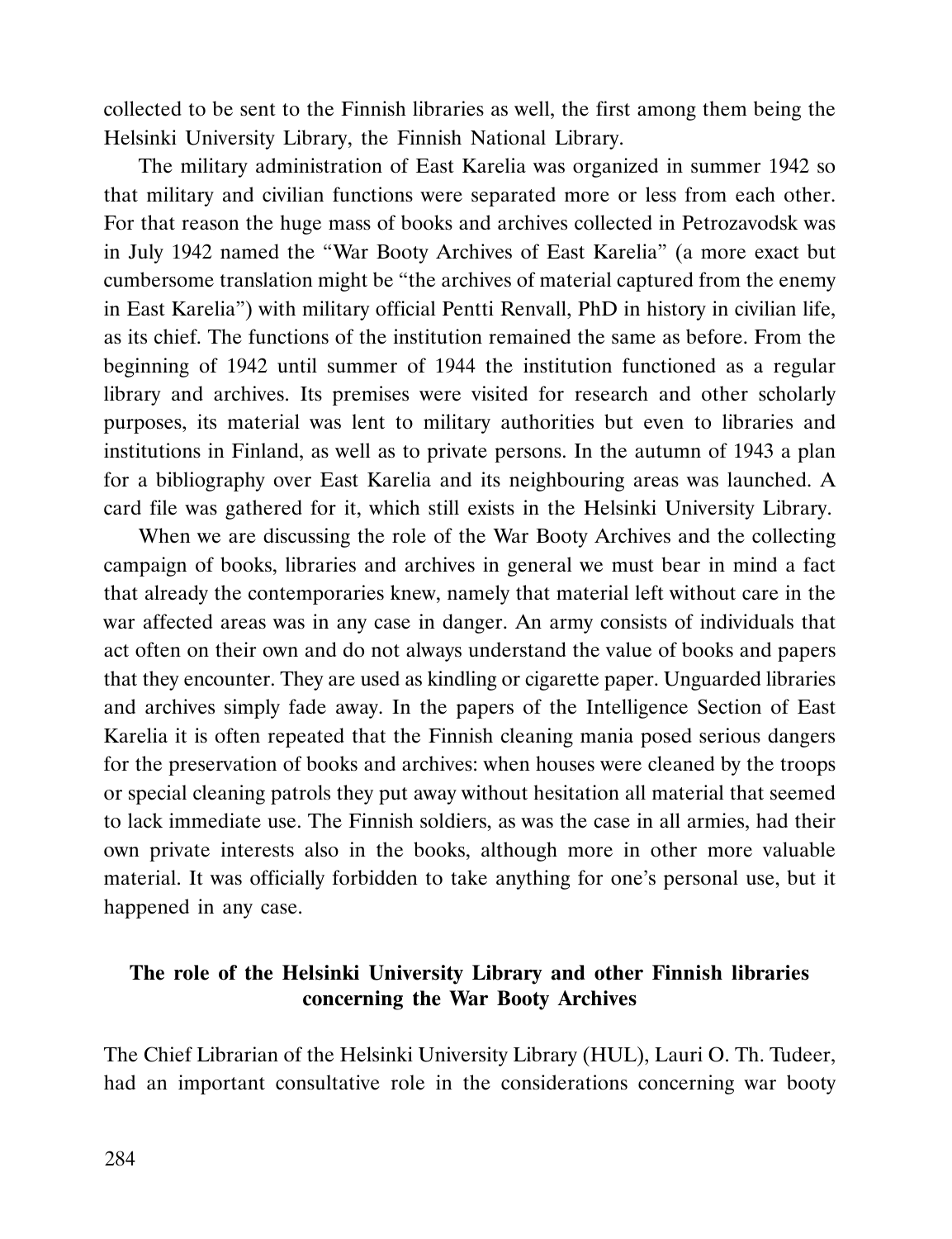books and in the organization of the War Booty Archives. Already during the offensive period officers that in civilian life were librarians in the HUL, such as the future chief librarian, lieutnant Jorma Vallinkoski, informed Tudeer about interesting books and libraries that they had seen on the war path. There is an inspired spirit of revanche in the correspondence, with a background in the traumatic Winter War and the depressing Interwar period. On top of that even a wide concept of the Finnish national literature, Fennica, that comprised even books in Finnish published outside of the Finnish state borders, guided the thoughts of the Finnish officerlibrarians. It is an undeniable fact that librarians saw in the material that they encountered in the field a chance to improve the collection of the Finnish national literature in the HUL, the Fennica collection. Numerous previously unknown books in the Finnish language, that is books belonging to the Finnish national literature, ended up by being incorporated into the stocks of HUL. There was a great concern among the librarians that material left unguarded in the field was in great danger of vanishing in the circumstances of war.

In his capacity as the chief of the Finnish National Library Tudeer was a central authority in the planning of management of the book collections and library matters in the conquered areas. Already in the autumn 1941, as soon as the city was conquered, he sent a detachment of officials of HUL to Petrozavodsk to take part in the organization of the collected books. When in spring 1942 the principles of the distribution of war booty books were agreed between Finnish libraries and other interested parties, it was decided that all libraries that wanted to have war booty books would be obliged to send volunteers on their pay rolls to Petrozavodsk to take part in the handling of the books (or would otherwise take part in the expenses). The largest share of the librarians came in any case from HUL. Numerous letters from these voluntary librarians exist in the archives of HUL. In the beginning these letters tell about difficult conditions and hard work but the librarians clearly were inspired by the book treasures they found. The books concerned were in most cases not valuable in material terms, but ABC-books, official publications, ephemeral journals etc., stuff that interest librarians. Library professionals would have been ready to send books into Finland even earlier than the military officials of the local Intelligence Section. In fact, the librarians appear in a rather dubious light. They seem not to have spent much thought on the moral and juridical side of the affair: what right did the Finnish libraries have to take into possession war booty books? In this sense the officers with a background in the Academic Karelian Society seem to have had a couple of degrees more sense of consideration.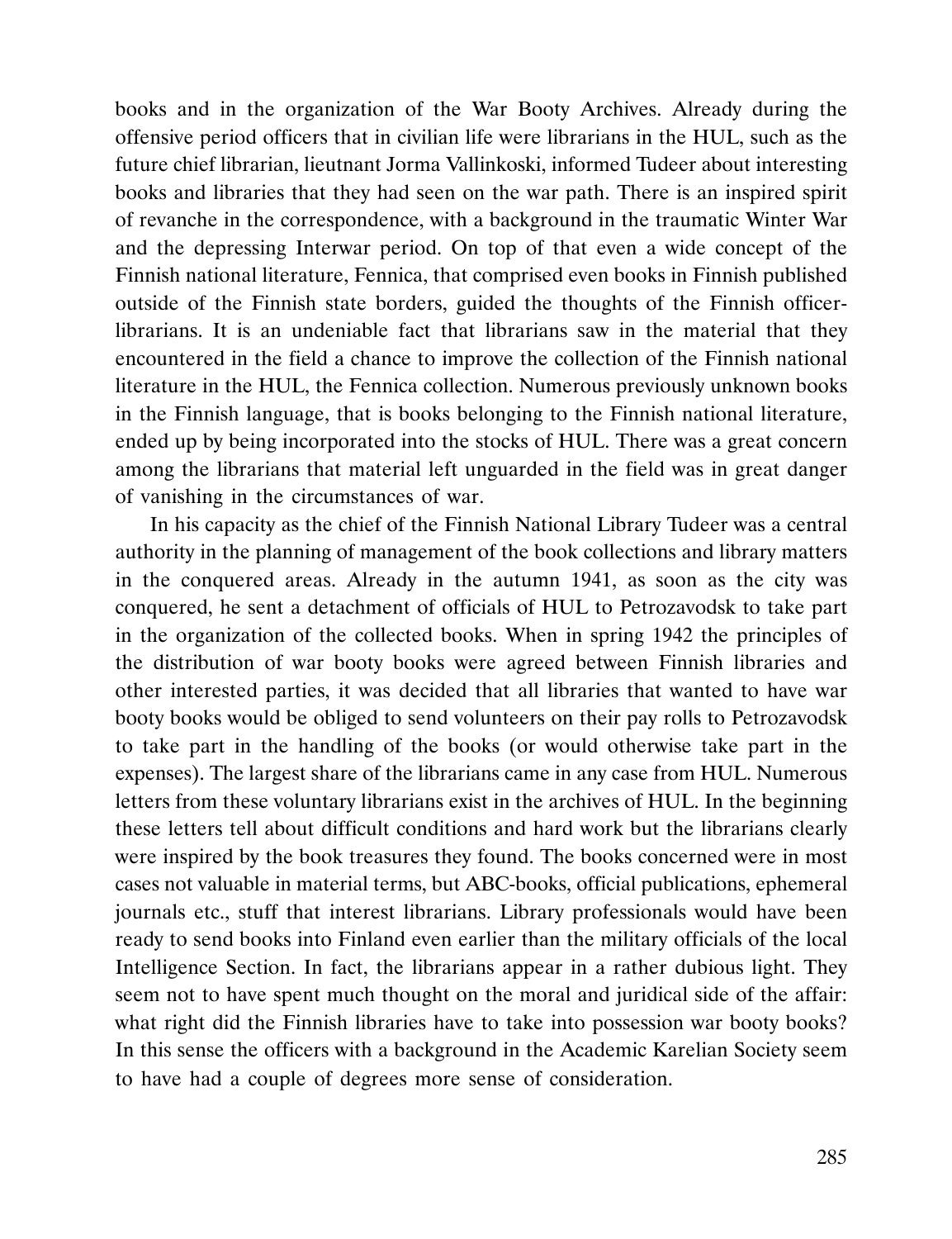The Fennica-crusade of the Finnish librarians in the East in any case led into permanent results, which is shown, e.g., in the large amount of additions in the Finnish national bibliography covering the years 1939–1943. The volume includes hundreds of Finnish language items published in the Soviet Union during the 1920s and 1930s. Even many items recording Finnish-language books published originally in America have been included thanks to the work in East Karelia, because the American-Finnish immigrants brought their own publications when they immigrated into the Soviet Union. These Soviet and American items have not been known to the compilers of the previous volumes of the national bibliography, even if there was a continuing intention to follow what was published in Finnish in the Soviet Union and part of the Soviet publications were regularly received in exchange or were bought. It is natural that the Slavic Department of HUL, famous for its collection of Russian publications, also was extremely interested to receive books from the Soviet Union. There always was a representative from the Slavic Department in the detachment of Petrozavodsk.

Tudeer defended the position of HUL as the Finnish national library and tried to look after that the distribution of war booty books would happen under the control of the library or at least it would know what went on. The representatives of the Finnish academic libraries agreed on principles and the order of distribution of the books in a meeting in May 1942. Earlier in the spring the matters had been cleared between HUL, the National Archives and the military authorities in East Karelia. Complete series of books found in East Karelia were meant to be sent to at least HUL and the university libraries in Turku and Jyväskylä. The privileged position of the Central Library of the Army had to be taken into consideration, but Tudeer tried to make the other libraries to comply to the guidelines set by HUL. There were disputes especially in the context with forestry literature, because its strategic value was seen so important from the point of view of the Finnish industry. Certain privileges had to be given to experts and libraries in the forestry sector to get literature in their fields.

War booty books were sent to the Finnish libraries under strict instructions of the East Karelian Intelligence Section. Books were only deposited, they did not become property of the Finnish libraries. HUL functioned as a clearing house. According to the instructions of the War Booty Archives the books must not be integrated into the stock of the libraries, they should not be stamped with the label of the Finnish libraries, nor should they be cataloged and they should be kept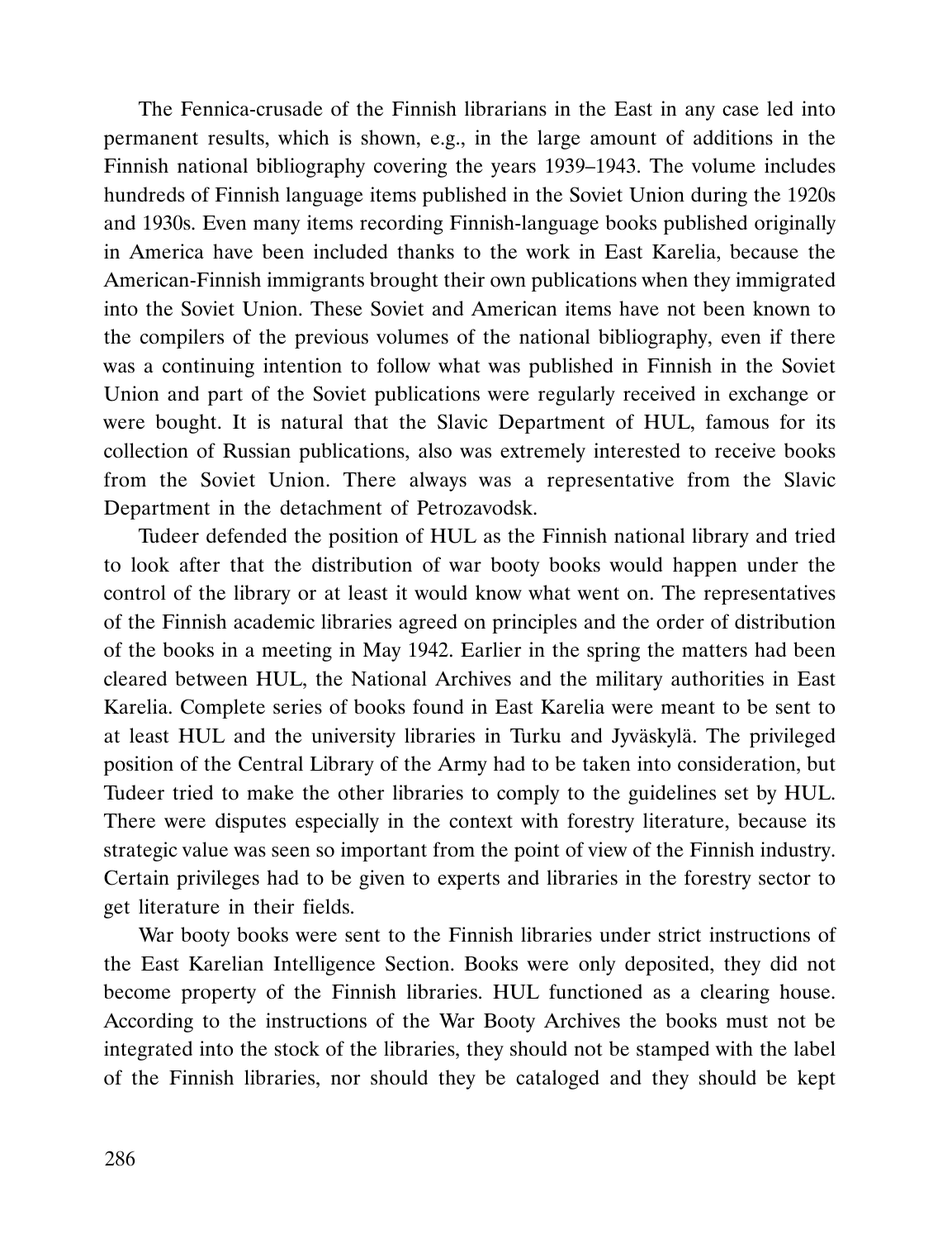preferably in shut boxes. It was the intention of the East Karelian authorities to ensure that the material was available for military purposes and for the future administration of East Karelia after the peace agreement, but there might have even been considerations that, after all, the material would eventually be returned to East Karelia after a possible defeat, at least thoughts like these must have crept into the minds of people after Stalingrad. Keeping the war booty books for the time being separate from the stocks of the libraries was a lucky decision, because it was then easy to return them after the fortunes of war were changed, and the transportation of books to Finland could be argumented by reasons of safety. If the books had been integrated fully into the collections, it would have been even more embarrasing to explain their presence in the Finnish libraries after the defeat in the war.

 All the books were not kept in the library buildings. Especially HUL, that in any case sent large parts of its collections to safety in the countryside for fear of bombings, transferred war booty books in many safe places in the country, in old schools, warehouses, manors etc., south and north. The same was done by the National Archives that deposited East Karelian archives in an abandoned factory near Turku and other places.

The service in Petrozavodsk seems to have been for many librarians an adventurous phase in their lives that they remembered later with nostalgia, although the conditions were not easy. Their work was in the first place to sort and classify books that poured into the building of the University of Petrozavodsk. They were allowed to have vacations now and then. There were even some recreational events in the midst of long working days. At least once the female library workers had a contest in arranging the books in alphabetical order. Visitors from Finland also came to Petrozavodsk, e.g. Helle Kannila, the chief of the State Library Bureau visited the War Booty Archivess in January 1944. Leading officials of HUL visited the place a couple of times to give aid in the rational organization of the work.

### The War Booty Archives of East Karelia

Books and archives collected from East Karelia were concentrated in the building of the University of Petrozavodsk. When the stocks were at their maximum there were over a million books and other publications and over a thousand meters of archival material. Books were sorted so that complete series of publications with one copy of each title found were put together. These basic series, as they were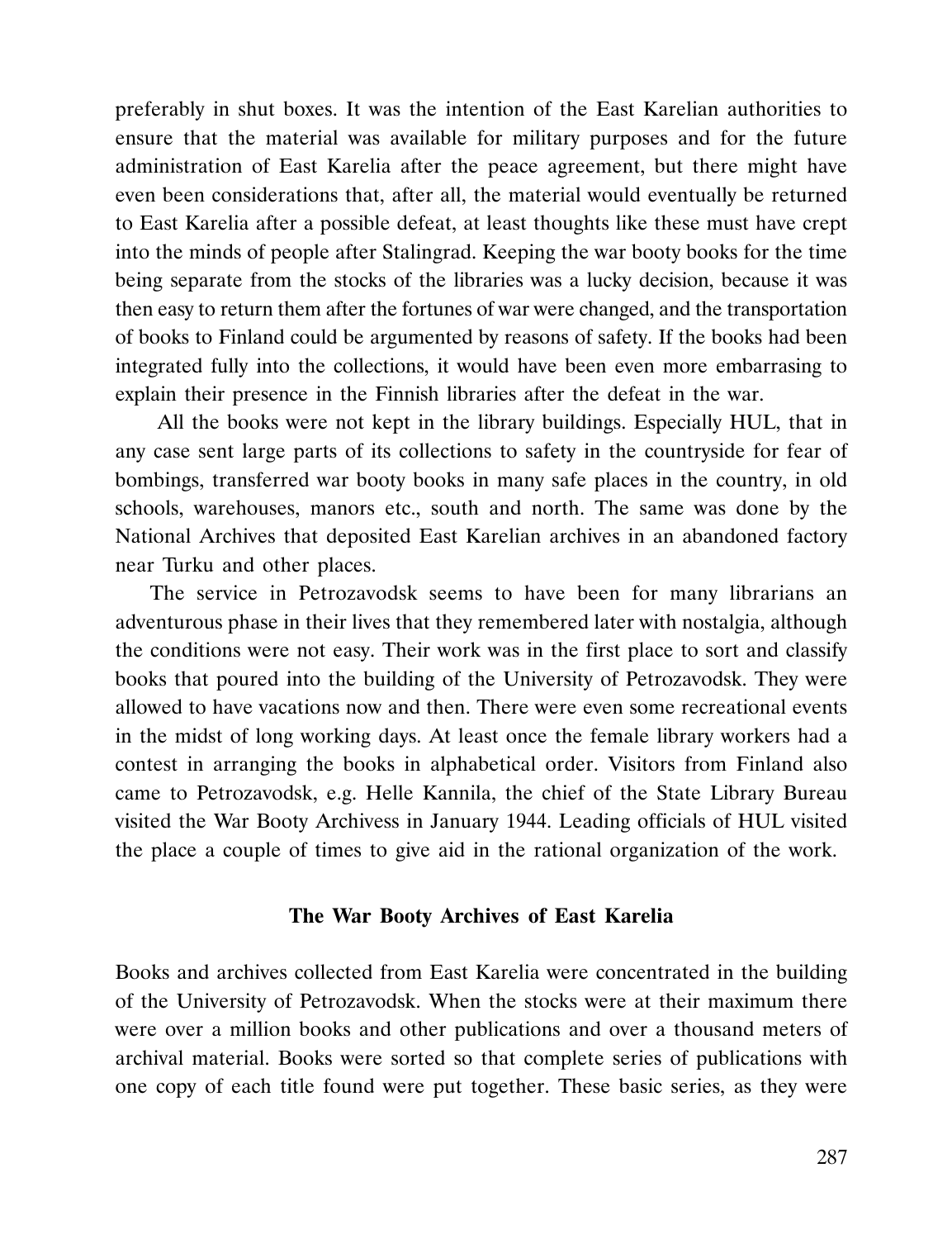called, included, e.g., complete sets of books in the Finnish language printed in the Soviet Union as well as books in the Karelian language (Carelica), books from different subject fields, publications of the Soviet Academy of Sciences etc. American Finns emigrated into the Soviet Union had brought large amounts of American Finnish literature that also was collected as part of the Fennica literature (foreign Fennica). An inventory made in the end of 1943 revealed that there were 75 000 individual items in the basic series, half of them were unique copies. Books sent to Finland were in the beginning of the operation only extra copies of the basic series, because the compilation of the basic series was seen as the primary goal. The basic series were considered important for both the administration of East Karelia and the academic research concerning the area. A complete set of books and publications was meant to be the core of the future East Karelian regional library and archives, a sort of a national library and archives of East Karelia.

When a sufficient number of archival copies were collected, it was thought that it would be unnecessary to preserve all surplus copies of a literature that would not have use in the future. List were made of books that could be directly sent to the collection of waste paper, into the paper mills. Books in these lists included many high quality fiction books in Finnish, original and translated, by authors such as Juhani Aho, Aleksis Kivi, Shakespeare and Mark Twain. The fault of these books was that they were printed in Soviet Union, apparently often without taking into consideration the rights of the authors, because the Soviet Union did not belong to the Bern Convention.

Besides literature, an important object of collection were whole archives. Tens of different archives were brought to Petrozavodsk, some of them small, such as archives of shops, but some ot them huge, such as the archives of the Baltic Sea-White Sea Canal Administration (1929–1933). Files of persons used as forced labor in the construction of the canal took 800 metres on the shelves of the archive.

Still in 1942 the chief of the East Karelian Intelligence Section, Reino Castrén, assured that Petrozavodsk was a perfectly safe place for the War Booty Archives. This trust was seriously shaken by the fire that severely damaged the building of the University of Petrozavodsk in December 1942. About 75% of the book material was lost, 300 000 books were saved. The reason of the fire could never be explained, probably it was caused by overheating the primitive ovens, but it could have been an act of sabotage as well. Luckily most of the archives and the most valuable part of the book collections could be saved, but the chaos caused by the fire made a new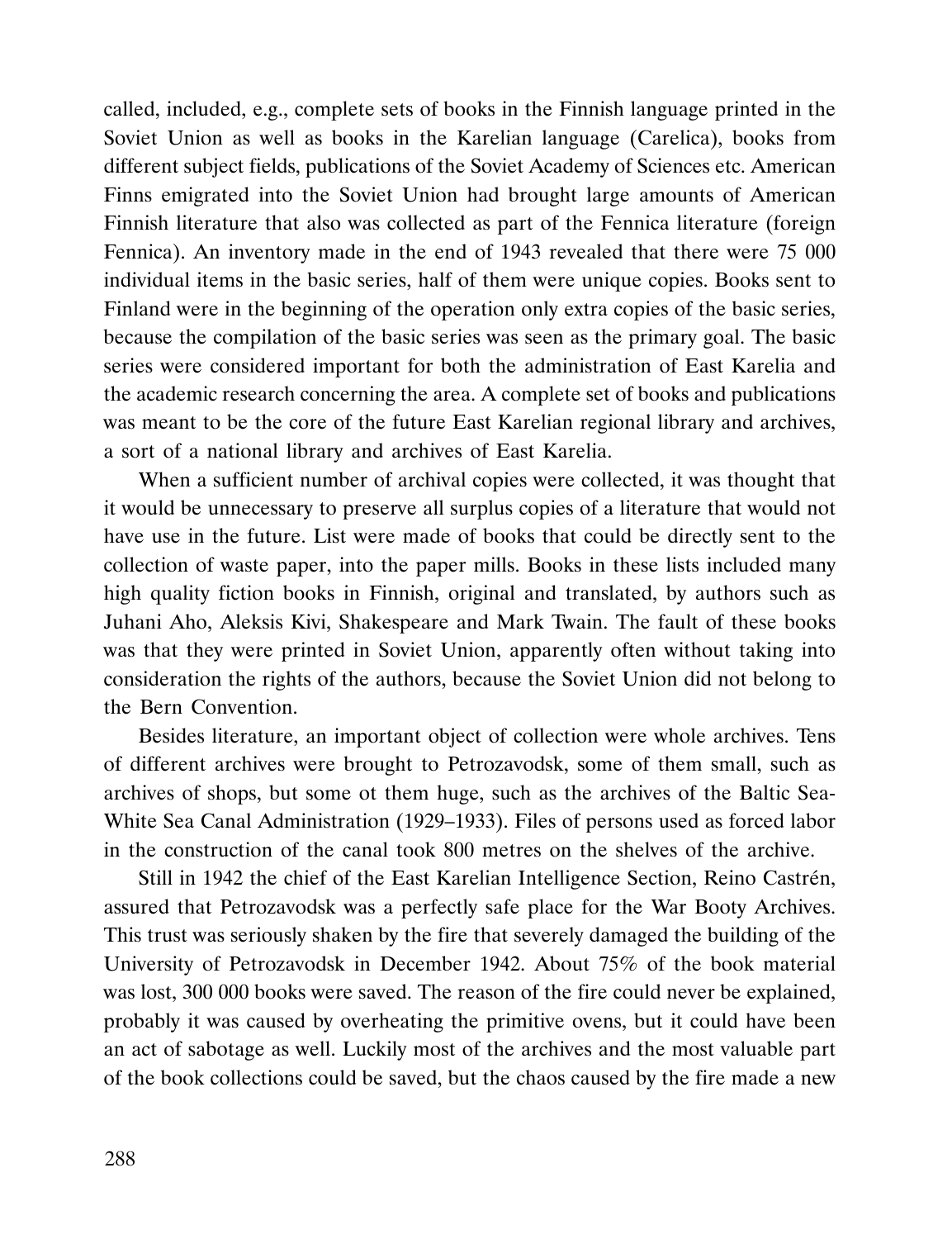round of sorting necessary. After the fire more attention was given to the safety of the material, and its eventual transportation into Finland became acute. Suitable buildings where the material could be placed were sought.

The transportation of books and archives started in earnest in 1943. Freight cars one after another filled with books and archives went to Helsinki, Turku and other places in Finland. Warehouses were organized in abandoned factories, old manor houses, tuberculosis sanatoriums, barns etc. A large amount of books of the War Booty Archives were sent to Karkkila, a small industrial town in Southern Finland, in the spring of 1944. After the great offensive of the Soviet forces in June 1944, Finns left Petrozavodsk.

#### Returning books and archives after the war

The armistice agreement of September 1944 ordered that war booty was to be returned to the Soviet Union. It applied also to books and archives and there was great hurry because the timetable set by the armistice agreement was tight. Archives and books deposited in different places in Finland were again feverishly loaded on freight cars. The Helsinki University library demanded that other libraries immediately send back the books they had received, and the library loaded its own stocks of war booty books from different warehouses in various parts of the country. Chief Librarian Tudeer could announce in February 1945 to the organ that was supervising the return of war booty that "book stocks from Viipuri, Sortavala and Äänislinna (Petrozavodsk)" that the library "had been taking care of" during the war were returned in ten freight cars and 3263 boxes. Was everything returned? It would have been dangerous to leave large collections unreturned, because the organ that supervised the fullfilment of the conditions of the armistice had great authorities to make inspections anywhere, so it was not worth taking a risk. But individual books were certainly left in the Finnish libraries. At least part of the books that were found in the Hanko naval base after the Soviets had left it were not returned. Books that had been taken into the Fennica collection of the Helsinki University Library were not either returned. They were rather modest books, ABC-books, official publications and the sort, so it was not an economic question. Major part of the war booty books in the Finnish libraries was in any case returned.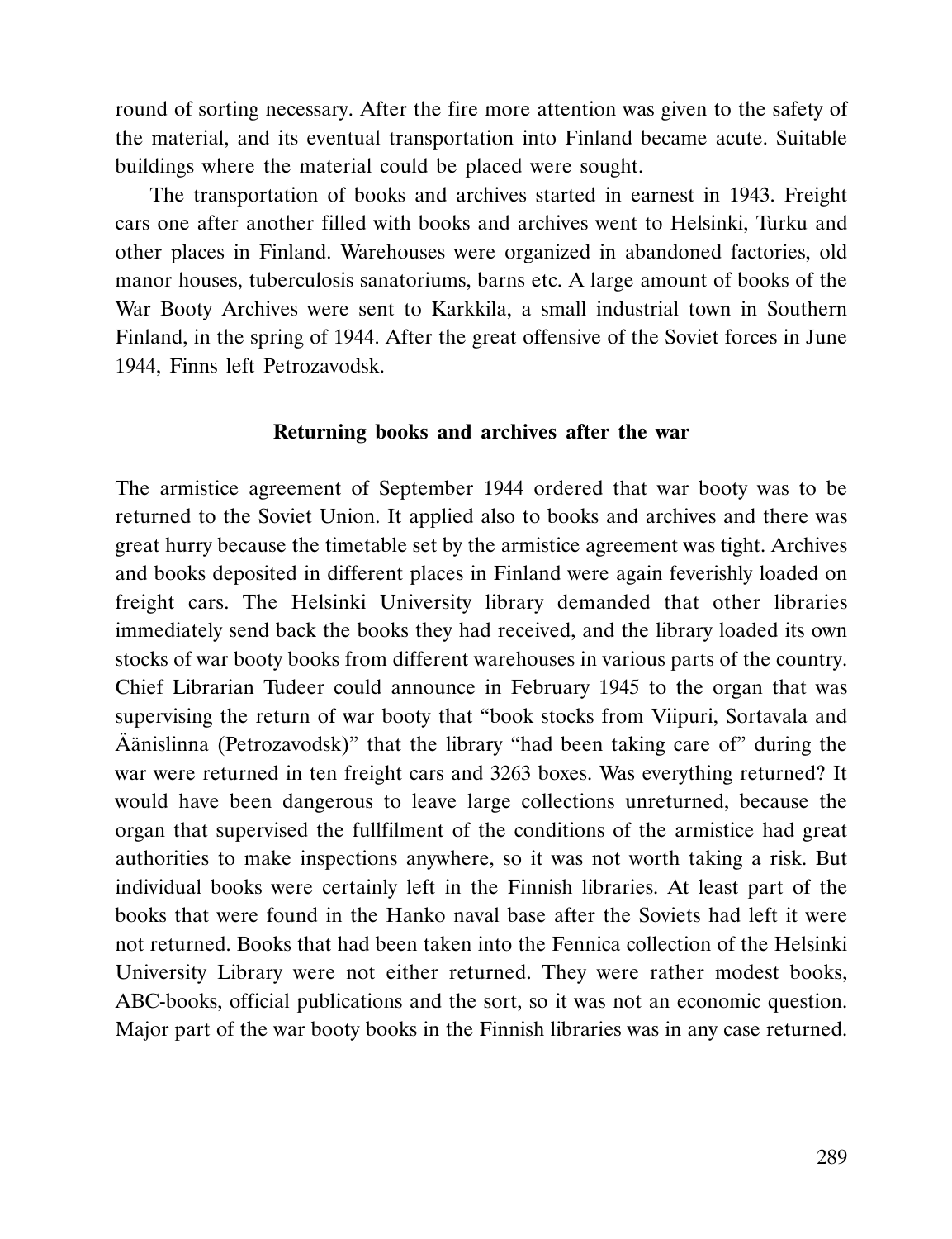#### The archives and the potentaial of research

The archives that during the last year of the war were transported into Finland were also returned completely after the armistice. One may wonder what it would have meant for the future history writing, if, e.g., the personal files of the Baltic Sea-White Sea Canal would have stayed longer in the Finnish hand. Then even the facts that Solzhenitsyn later revealed on the GuLag would have been made public earlier. The construction of the canal, called the Stalin Canal, in 1929–1933, caused a tremendous loss of life among the forced labor sent working in horrible conditions. Over a hundred thousand people are believed have perished there. Because Solzhenitsyn could not freely use the archives, he had to use in a creative fashion the absurd book celebrating the canal project compiled by Maksim Gorki (1934), a book that, by the way, was forbidden in the Soviet Union in 1937, because it contained pictures of people that had lost their favor in Stalin's eyes. In the end of the 1930s there were great purges in the Soviet Union: first were people purged, then books where they were mentioned. The Finnish population in East Karelia was also badly harrassed and purged after 1937. The fates of the Finnish people in Soviet Russia were an object of study for the chief of the War Booty Archives, Pentti Renvall, a known historian in Finland after the war. He was able to publish before the end of the war an article on the fate of the Finnish people in Soviet Karelia under Stalin's terror [13], but could not finish his study, which became impossible after the war. The same happened to some other research projects started during the war, especially in the social sciences and history. But many natural science and linguistic studies for which the material had been gathered, partly from the collections of the War Booty Archives during the war, were subsequently published.

#### Petrozavodsk after the war

The situation that the returning Soviet librarians met when they arrived in Petrozavodsk after the retreat of the Finns, was not enviable (http://library.petrsu.ru/ en/en hist.shtml). The building of the university was in ruins and the 60.000 books of the scientific library of the university were lost or at least were in a state of chaos. The recovery of the library was, however, swift after the war [19]. So far, it has not been possible to estimate, how much of the books that the Finns returned to the Soviet Union came back to Petrozavodsk. The research continues.

Submitted in February 2007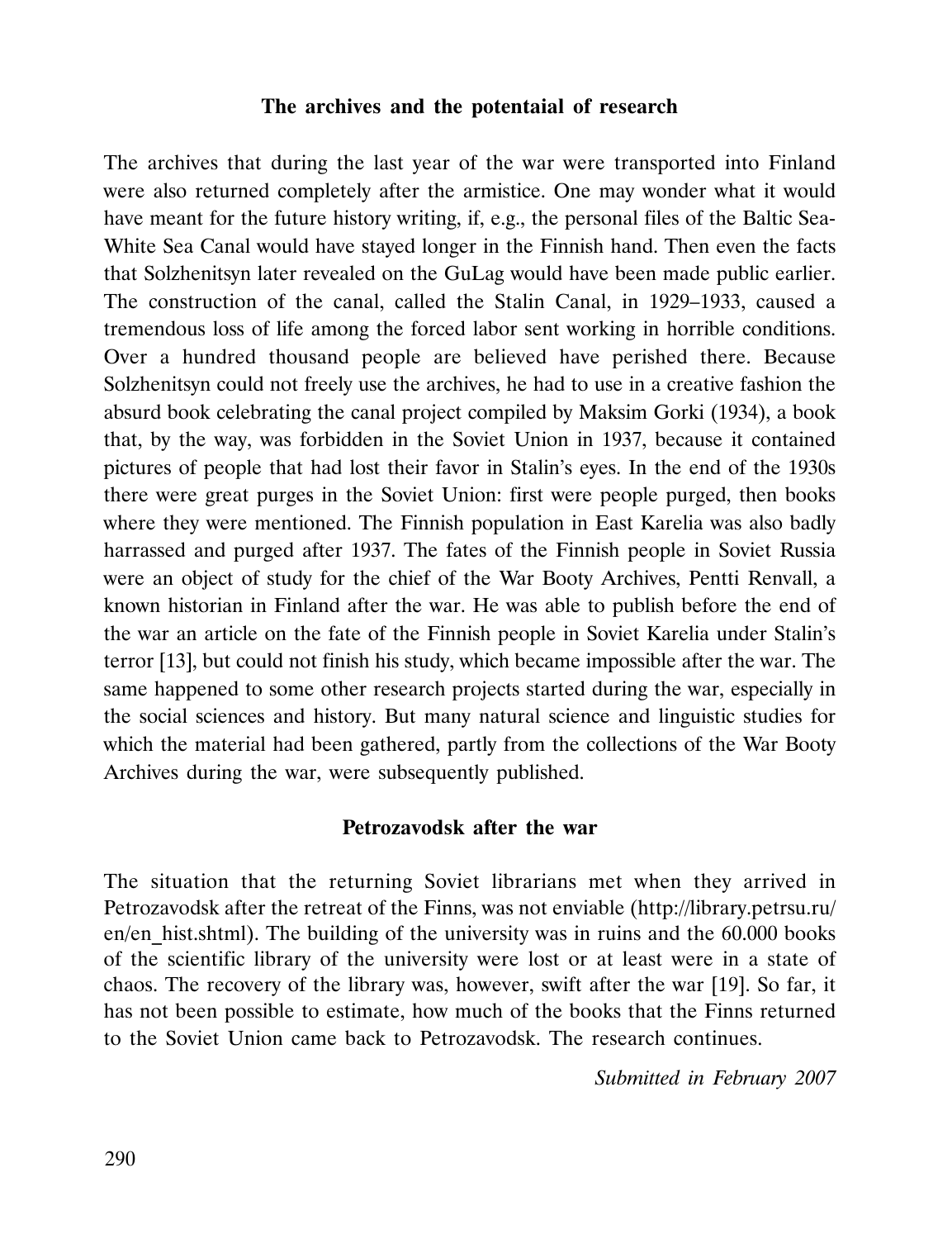#### **REFERENCES**

1. APPELQVIST, Walter. Viipurin kaupunginkirjasto bolshevikkivallan aikana. Kansanvalistus ja Kirjastolehti, 1943, no 5, 1943.

2. AUTIO, Sari. Suunnitelmatalous Neuvosto-Karjalassa 1928–1941. Paikallistason rooli Neuvostoliiton teollistamisessa [Planned economy in Soviet Karelia 1928–1941. The role of the local level in the industrialisation of the Soviet Union]. Helsinki: SKS, 2002. Summary p. 318–328.

3. CASTRÉN, Reino. Muutamia Itä-Karjalan kansallisuussuhteita koskevia vertailuja. In AKS:n tie. Helsinki: AKS, 1937, p. 225–235.

4. EKHOLM, Kai. Haavoittuneet kirjastot / Libricide. Johdatus kirjastojen 1900-luvun kohtaloihin. Helsinki: BTJ Kirjastopalvelu, 2004.

5. HYYTIÄ, Osmo. Karjalais-Suomalainen Neuvostotasavalta 1940–1956. Kansallinen tasavalta? [Karelian-Finnish Soviet Republic 1940-1956. A national republic?]. Helsinki: SHS, 1999. Summary p. 200–206.

6. JUNTUNEN, Alpo. Valta ja rautatiet. Luoteis-Venäjän rautateiden rakentamista keskeisesti ohjanneet tekijät 1890-luvulta 2. maailmansotaan. [Power and the railway. Central elements controlling the construction of railways in northwest Russia from the 1890s till the Second World War]. Helsinki: SHS, 1997. Summary p. 199–207.

7. KANGASPURO, Markku. Neuvosto-Karjalan taistelu itsehallinnostaan [The fight of Soviet Karelia for self-administration: Nationalism and the Finnish Reds in the power relations of the Soviet Union 1920-1939]. Helsinki: SKS, 2000. (Bibliotheca Historica 60.) With an English summary p. 375–386.

8. KUITUNEN, Kalevi. Miehittäjät kirjaroviolla. Neuvosto-Karjalan kirjoja hävittivät jatkosodan vuosina myös suomalaiset. Helsingin Sanomat, 23.7.1991.

9. KULOMAA, Jukka. Äänislinna. Petroskoin suomalaismiehityksen vuodet 1941–1944 [Äänislinna. The Finnish occupation of Petrozavodsk 1941–1944]. Helsinki: SHS, 1989. Summary p. 279–285.

10. LAINE, Antti. Finland and the contribution of Germany to the enemy image in the Soviet Great Patriotic War. In Rise and fall of Soviet Karelia. Ed. by Antti Laine and Mikko Ylikangas. Helsinki: Kikimora Publications, 2002, p. 133–152.

11. LAINE, Antti. Suur-Suomen kahdet kasvot. Itä-Karjalan siviiliväestön asema suomalaisessa miehityshallinnossa 1941–1944 [Die Finnisierungsmassnahmen der Militärverwaltung Ostkareliens als Teil der Finnischen Kriegspolitik 1941–1944]. Helsinki: Otava, 1982. Zusammenfassung S. 472–483.

12. LAINE, Antti. Tiedemiesten Suur-Suomi – Itä-Karjalan tutkimus jatkosodan vuosina. Historiallinen Arkisto, 102 (1993), s. 91–202.

13. RENVALL, Pentti. Neuvosto-Karjalan suomalaisuuden kriisin alkuvaiheista. Historiallinen Aikakauskirja, 2/1944, s. 77–106.

14. SEPPÄLÄ, Helge. Suomi miehittäjänä 1941–1944 [Finland as an occupant]. Helsinki: SN-kirjat, 1989.

15. SUHONEN, Maija. Hyrskynmurrosta Juminkekoon. Kansalliskirjaston Neuvosto-Karjala – kokoelma. HYK Tiedotuslehti, 5–6 (2000), 11–14.

16. UIMONEN, Jorma. Sotasaalisarkiston kirjallisuuskeräys Neuvosto-Karjalassa 1941–1944. Taustaa ja tulosta. Esitelmä prof. Päiviö Tommilan seminaarissa, 20.11.1987. 45 s., mon.

17. UITTO, Antero. Neuvosto-Karjalan painatteet 1918–1944. Bibliophilos, 3 (1997), 27–32.

18. Valkoiset sivut eli suomalainen oppikoulu Itä-Karjalassa. Äänislinnan yhteislyseo 1942–1944 [White pages or the Finnish secondary school in Äänislinna/Petrozavodsk, Eastern Karelia, 1942–1944]. Toim. Martti Hölsä. S.l., 1997.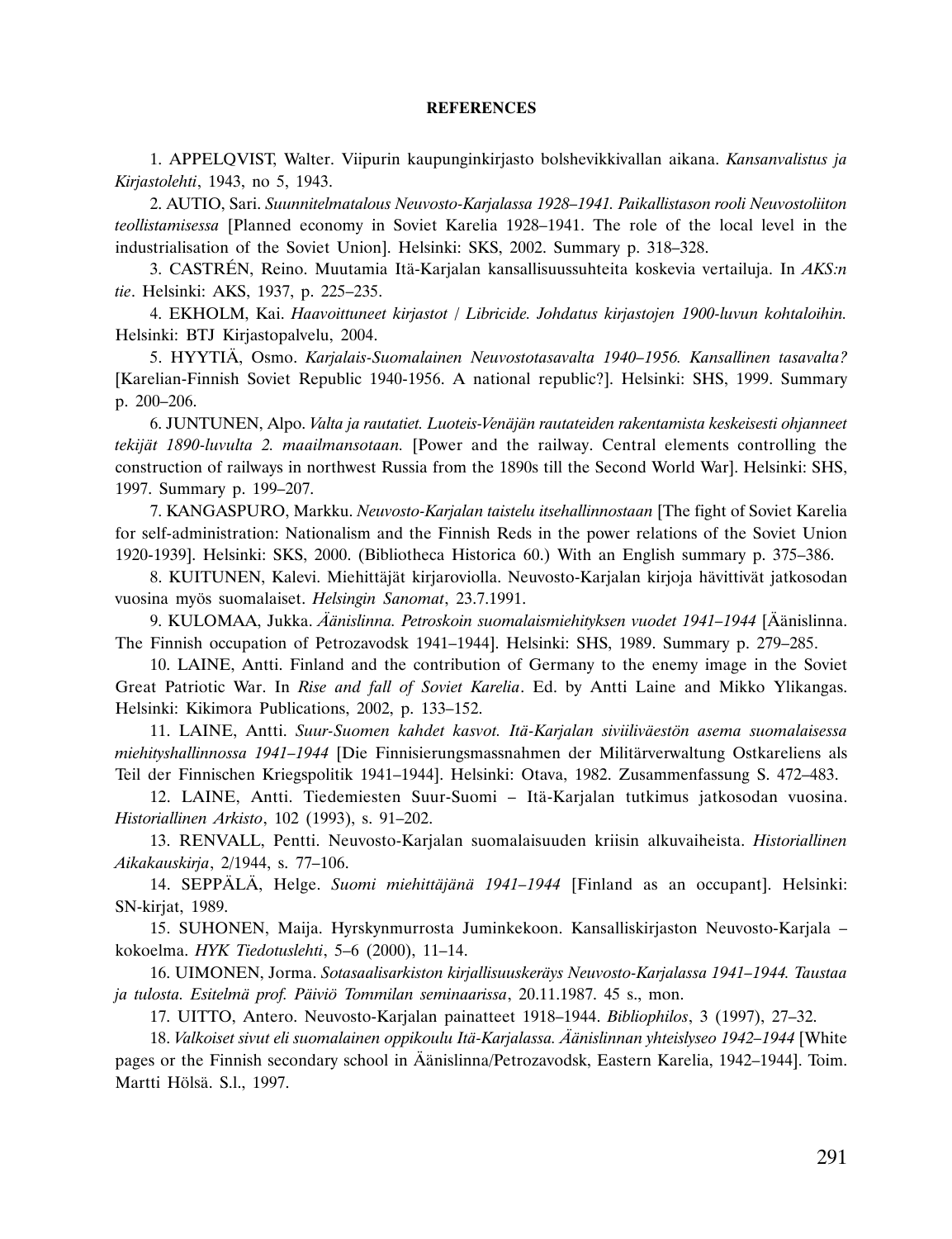19. Scientific Library of the Petrozavodsk State University: Historical information. Petrozavodsk State University: Petrozavodsk [Information of the web-site, accessed February 24, 2007]. Access through Internet: http://library.petrsu.ru/en/en\_hist.shtml.

#### Acknowledgment

I am greattly indebted to Prof. Ilya Solomeshch (Petrozavodsk State University, General History, Unit for Nordic Studies) for his help in my research.

### FATES OF BOOKS AND ARCHIVES DURING THE WAR BETWEEN FINLAND AND THE SOVIET UNION, 1939–1940 AND 1941–1944

#### ILKKA MÄKINEN

#### Abstract

The article describes the fates of books and archives during the Second World War in the hostilities between Finland and the Soviet Union, especially during the second phase of hostilities, 1941–1944. During the Winter War (1939–1940) the Soviet troops invaded the Finnish Karelia a great quantity of Finnish books was left in the hands of the Soviet authorities. The most important libraries in the region, the Viipuri City Library with its architectonically outstanding building designed by Alvar Aalto and the city library of Sortavala remained on the Soviet side of the border. After Winter War the border was drawn as it is now, west of the city of Vyborg (Viipuri). During the second phase of the hostilities, 1941–1944 (which the Finns call the "Continuation War"), when Finland was fighting side by side with the Germans against the Soviet Union, Finnish troops took back the parts of the Finnish Karelia invaded by the Soviets during the Winter War, but after that they continued into the Soviet Karelia and took hold of large parts of the Soviet (or East) Karelia that had never been part of Finland. The biggest city captured was Petrozavodsk (or Petroskoi in Finnish).

When the Finnish troops had taken control of East Karelia, they started to gather all material and information important for the conduct of war. Books and archives of the Soviet authorities but also individual people who had fled were collected in Petrozavodsk to be sorted and researched. A big library and archive was created, about one million books and over one kilometre of archival material. They were used for military intelligence, but there also was a great interest in the Finnish libraries, archives and other institutions to get books printed in the Soviet Karelia (and the Soviet Union in general) and important parts of the archives. There also was a plan to create a "Karelian Central Library and Archive" in Petrozavodsk that would operate still after the war. Among the archives that fell into the Finnish hands were, e.g., the personal files of the Baltic Sea–White Sea Canal workers.

Some of the aspirations of the Finnish libraries were inspired by the concept of the national literature: what belongs to the Finnish national literature, which is called "Fennica". Fennica was understood of consisting of books in Finnish (and in the closest Finno-Ugric languages, such as Karelian), and books by Finnish authors in any language. Even books in Finnish published outside Finnish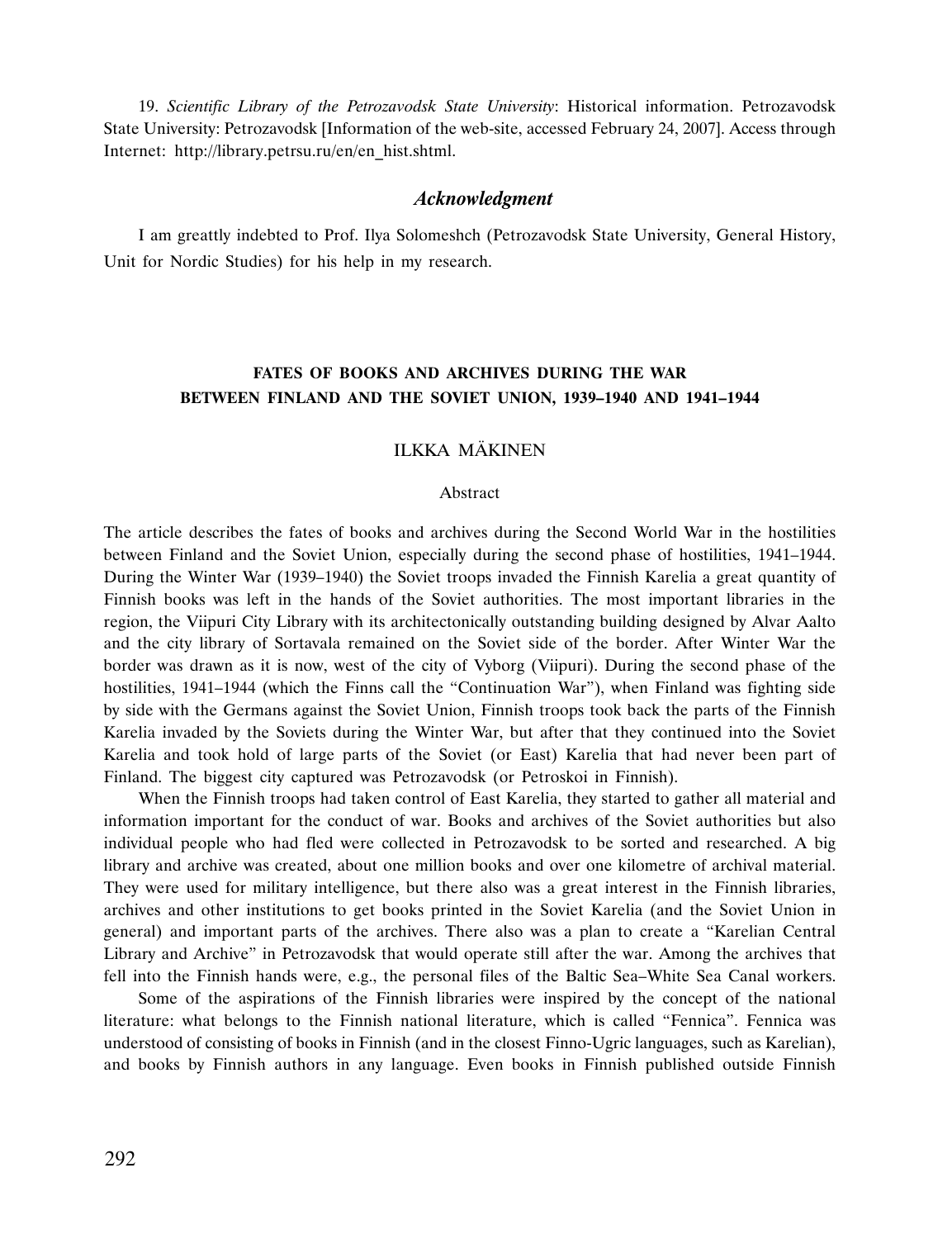borders were considered belonging under the concept of Fennica, which means that even books in Finnish published in Soviet Karelia during the 1920s and 30s were part of Fennica. Many Finnish libraries collecting a complete Fennica collection were eager to obtain books from East Karelia.

Large quantities of books and archives were transported into Finland from East Karelia, especially after the war seemed to turn badly for the Germans and the safety situation in East Karelia was considered risky. After the defeat in 1944 (when East Karelia had to be abandoned and Finnish Karelia was permanently lost) practically all archives and books were returned to the Soviet Union. A number, not yet examined, of the books were not returned. These books, most often modest publications, such as school text books, official publications, novels etc., were scattered in the stocks of the libraries or came there only after the war. They had in the first place a bibliographical value as specimens of the Fennica literature published in the Soviet Union, not much economic value.

### KNYGŲ IR ARCHYVŲ LIKIMAS SUOMIJOS IR SOVIETŲ SĄJUNGOS KARO LAIKOTARPIU 1939–1940 IR 1941–1944 METAIS

#### ILKKA MÄKINEN

#### Santrauka

Straipsnyje nagrinėjamas knygų ir archyvų likimas per Antrąjį pasaulinį karą ir konfliktų tarp Suomijos bei Sovietø Sàjungos metu, ypaè antruoju konflikto laikotarpiu 1941–1944 metais.

1939–1940 metu Žiemos karo metu sovietu kariuomenė ižengė i Suomijos Karelija ir daugybė suomišku knygu pateko í sovietu valdžios rankas. Svarbiausia regiono biblioteka, Viipuri miesto biblioteka, ir jos puikios architektûros pastatas, suprojektuotas Alvaro Aalto, bei Sortavalos miesto biblioteka liko sovietu pusėje. Po Žiemos karo siena buvo nustatyta tokia kaip dabar – i vakarus nuo Vyborgo (Viipuri). Antruoju konflikto etapu (1941–1944 m.), Suomijoje žinomu Testinio karo vardu, Suomija kariavo Vokietijos pusėje prieš Sovietų Sąjungą. Suomijos kariuomenė atsiėmė Suomijos Karelijos dali, sovietų užkariauta per Žiemos kara, bet paskui sovietai isiveržė i Karelija ir užėmė didelę jos dalį, kuri niekada nepriklausė Suomijai. Didžiausias užkariautas miestas buvo Petrozavodskas (arba suomiðkai – Petroskojus).

Kai Suomijos kariuomenė pradėjo kontroliuoti Rytų Kareliją, ji ėmė rinkti visą medžiagą ir informaciją, reikalingą karo veiksmams. Sovietų valdžios knygos ir archyvai, taip pat pabėgėliai žmonės buvo suvežti į Petrozavodską, kur buvo tikrinami ir skirstomi. Buvo sukaupta didžiulė biblioteka su milijonu knygų ir kilometru archyvinės medžiagos. Visu tuo naudojosi karo žvalgyba, tačiau Suomijos bibliotekos, archyvai ir kitos ástaigos irgi gyvai domëjosi didele dalimi archyvo ir knygomis, leistomis Sovietų Karelijoje (ir apskritai Sovietų Sąjungoje), ir stengėsi jų įsigyti. Buvo planuojama Petrozavodske sukurti Karelijos centrinę biblioteka ir archyva, kurie veiktų ir po karo. Tarp archyvų, patekusių suomiams, buvo Baltijos ir Baltosios jûrø kanalo darbininkø asmeninës bylos.

Kai kurie Suomijos bibliotekø siekiai buvo paskatinti Suomijos nacionalinës literatûros, vadinamosios Fennica, idëjos. Pagal to meto sampratà, Fennica sudarë visos suomiðkos ir kitomis finøugrø kalbomis iðleistos knygos, suomiø autoriø knygos visomis kalbomis. Netgi knygos suomiø kalba,